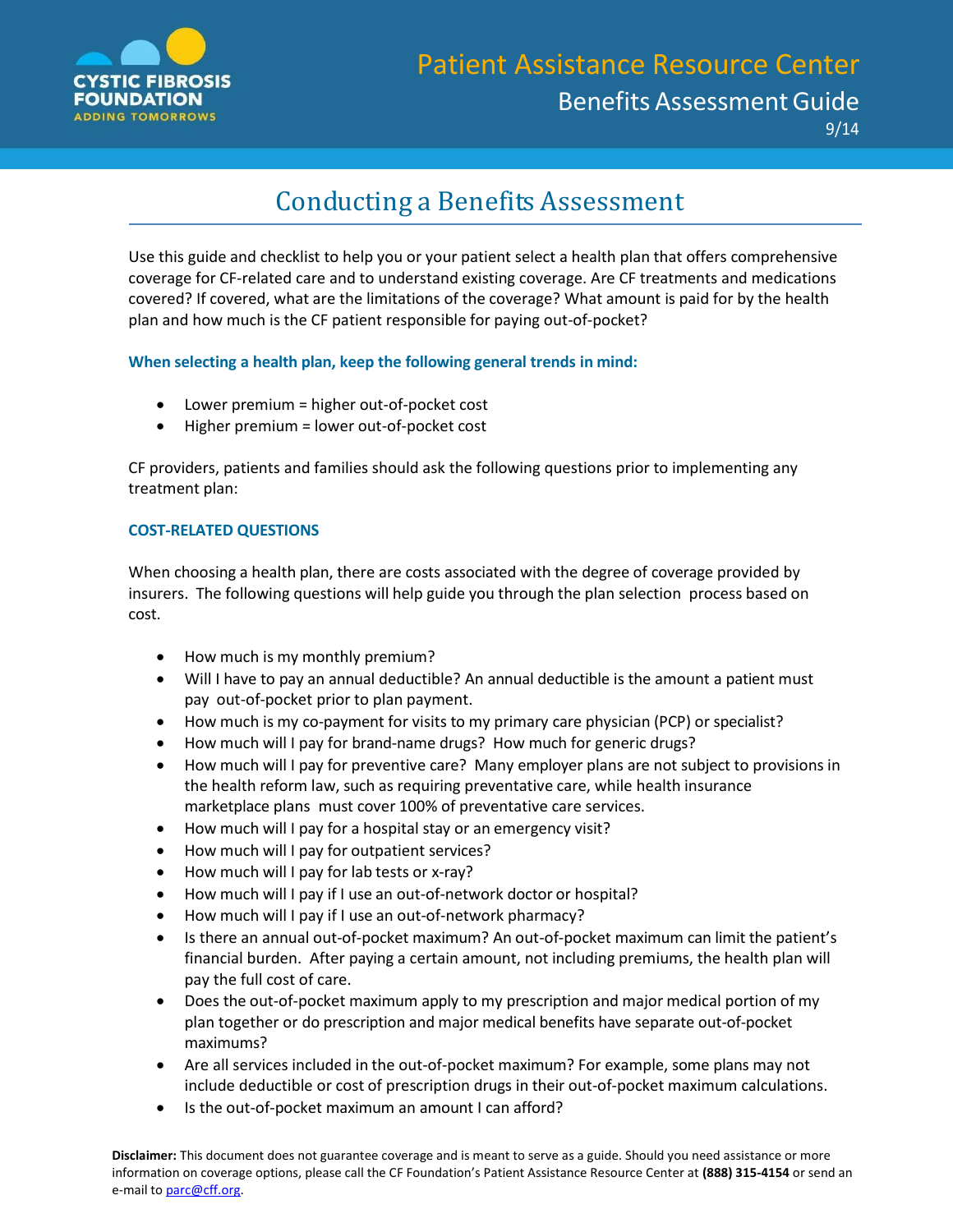

## **BENEFIT-RELATED QUESTIONS**

It is critical to determine if care you need is covered under your health plan. Otherwise, out-of-pocket cost could create a difficult financial burden on patients. Use the following questions to understand what benefits are covered by the plan.

- Does it cover durable medical equipments (DME) nebulizers, Airway Clearance Therapy (ACT) devices (such as Vests, Acapella, and Flutter etc.), sleep therapy devices (CPAP, BiPAP, humidifiers), and oxygen equipment?
- Does it cover specialty inhaled medications?
- Are any prescription drugs you take on the plan's formulary/list of covered drugs?
- Are there benefits to using mail order/specialty pharmacy?
- Does it cover diabetic supplies?
- Does it cover mental health care and substance abuse?
- Does it cover physical and respiratory therapy?
- Does it cover home health? IV infusion therapy?
- Does it cover transplant services? Transplant medications?
- Are there limits or caps on the benefit? For example, does the plan only cover a limited number of physical therapy visits?

## **ACCESS TO HEALTH CARE QUESTIONS**

Not following plan rules can lead to increased financial burden on patients if a plan denies coverage for a service. Use the following questions to understand access to health care. Will I be able to use my doctors and pharmacy? Is my CF care center in the plan's network? Is my care center taking new patients under that plan?

- Do I need a referral to see a specialist? How easy is it to get referrals for specialists from my PCP? How long does each referral last?
- Does my doctor need to get approval from the plan to admit me to a hospital?
- What happens if my CF care center is not in-network? Is there a network exception?
- What happens if the pharmacy I use is not in-network?
- Is there a specific pharmacy that I must use to fill specialty drugs? Can I obtain a network exception if I want to continue using my current pharmacy?
- Does the plan offer out-of-network benefits?
- What do I have to do in an emergency to ensure my care will be covered?
- Am I covered when I travel?

Use the checklist on the next page as a guide to investigate plan benefits for specialized CF care.